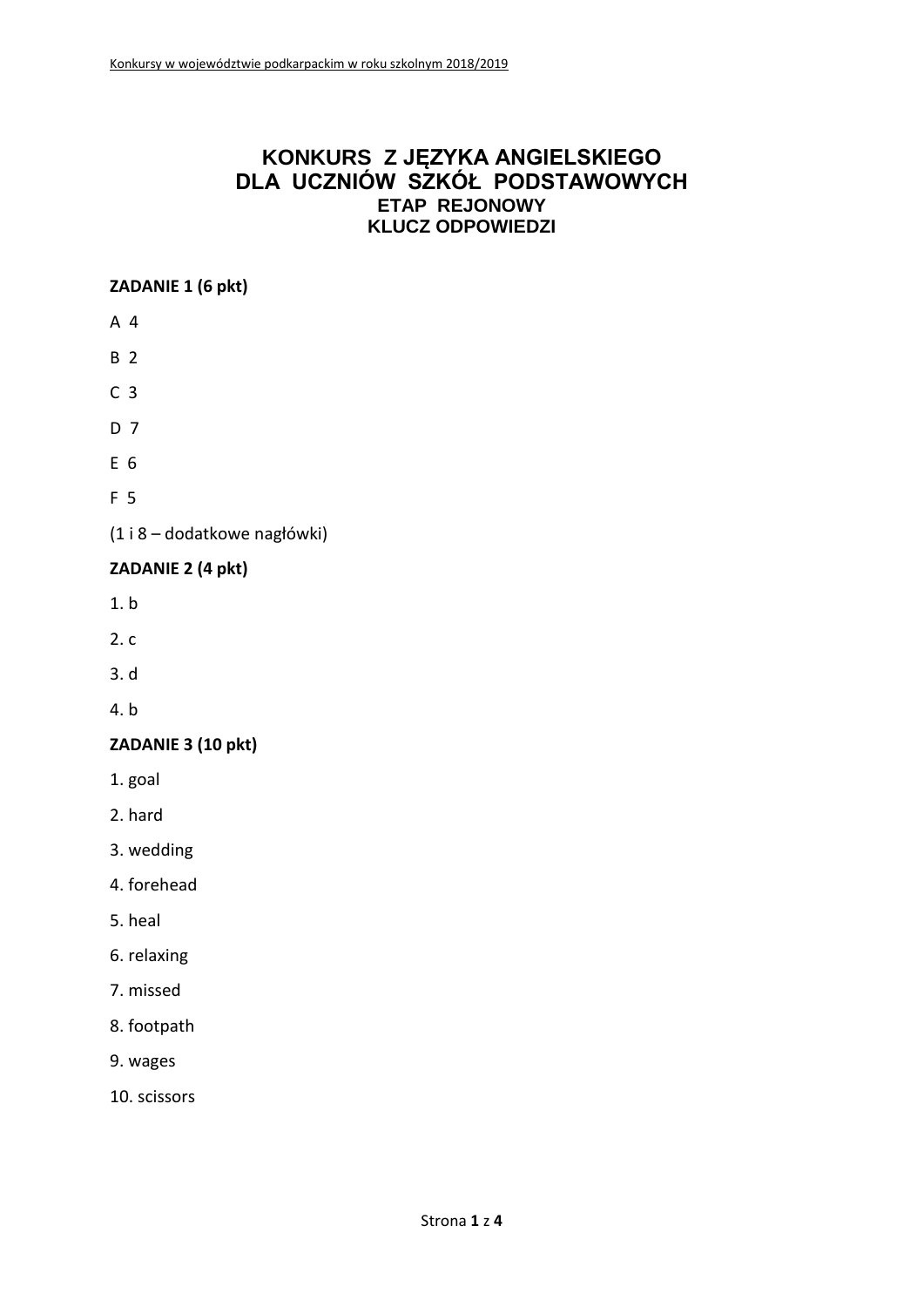#### **ZADANIE 4 (10 pkt)**

- 1. SERVE
- 2. GOVERNMENT
- 3. ROW
- 4. GAIN
- 5. GRADUATE
- 6. RELIEVED
- 7. TAKEAWAY
- 8. PRESCRIPTION
- 9. ENDANGERED
- 10. BIRD

#### **ZADANIE 5 (5 pkt)**

- 1. a
- 2. c
- 3. b
- 4. c
- 5. c

#### **ZADANIE 6 (5 pkt)**

- 1. jealous
- 2. adults
- 3. ancient
- 4. boiling
- 5. member

# **ZADANIE 7 (10 pkt)**

- 1. THE
- 2. THAN
- 3. THROUGH
- 4. RATHER
- 5. ENOUGH
- 6. FORWARD
- 7. WHOSE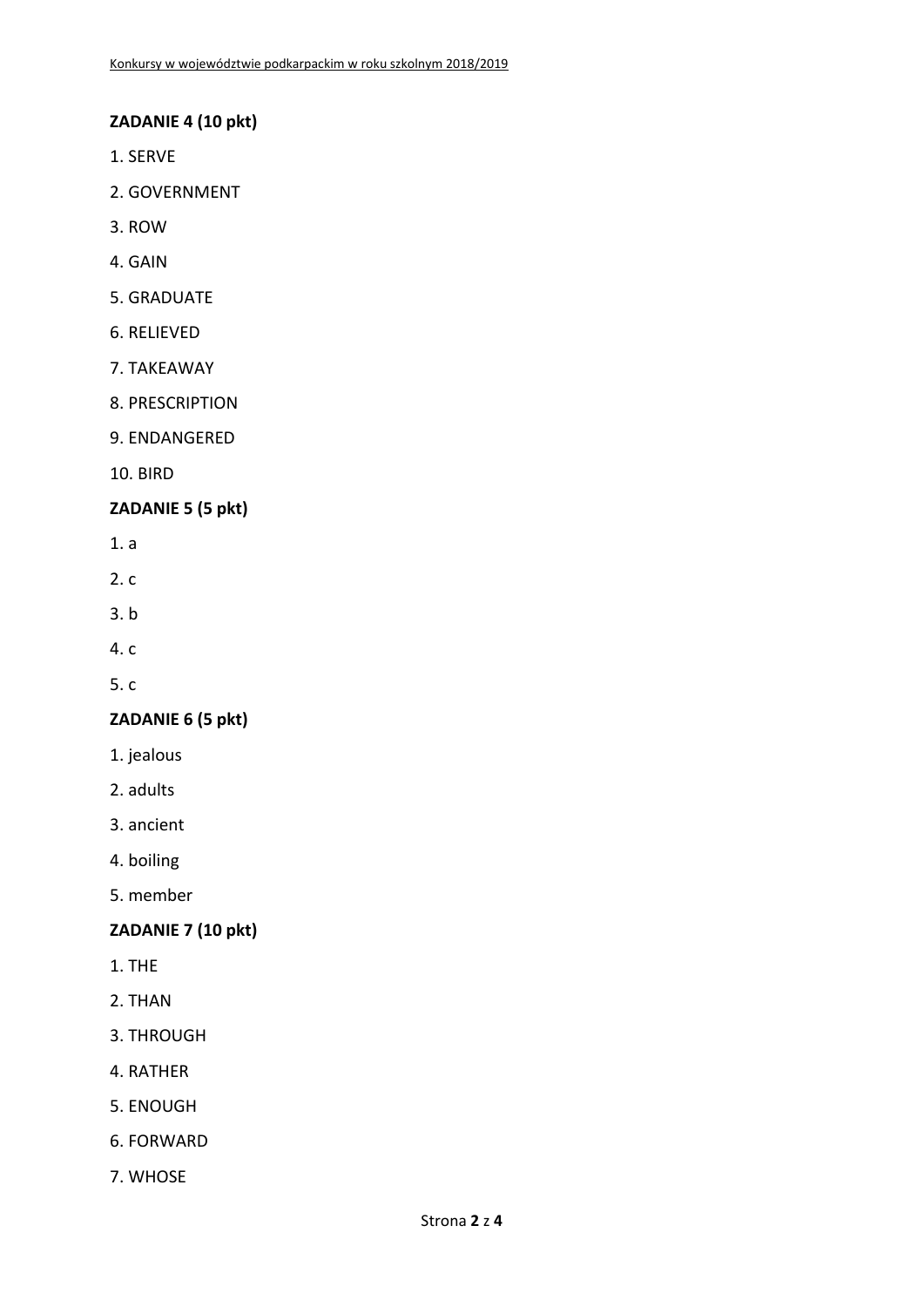- 8. NO / LITTLE
- 9. EVER /ALREADY
- 10. WHAT

#### **ZADANIE 8 (5 pkt)**

- 1. had remembered
- 2. I've been waiting
- 3. to see
- 4. are going to hit
- 5. all

#### **ZADANIE 9 (10 pkt)**

- 1. I did not / didn't (use to) wear
- 2. (that) we have / we've just broken
- 3. I had / I'd brought
- 4. Let's go
- 5. had forgotten to turn
- 6. going to the cinema
- 7. it doesn't rain / it's not raining
- 8. this house was built
- 9. she wouldn't / would not have missed
- 10. I have / I've been given

### **ZADANIE 10 (10 pkt)**

- 1. like each other / one another
- 2. has been closed
- 3. when / while I was eating / having breakfast
- 4. who / that is smiling
- 5. Would you help
- 6. had to / needed to get up
- 7. It's much / a lot / a way easier to find / come across
- 8. Call / Phone me as soon as you arrive
- 9. There were very few
- 10. I will have done / finished (my / the) homework